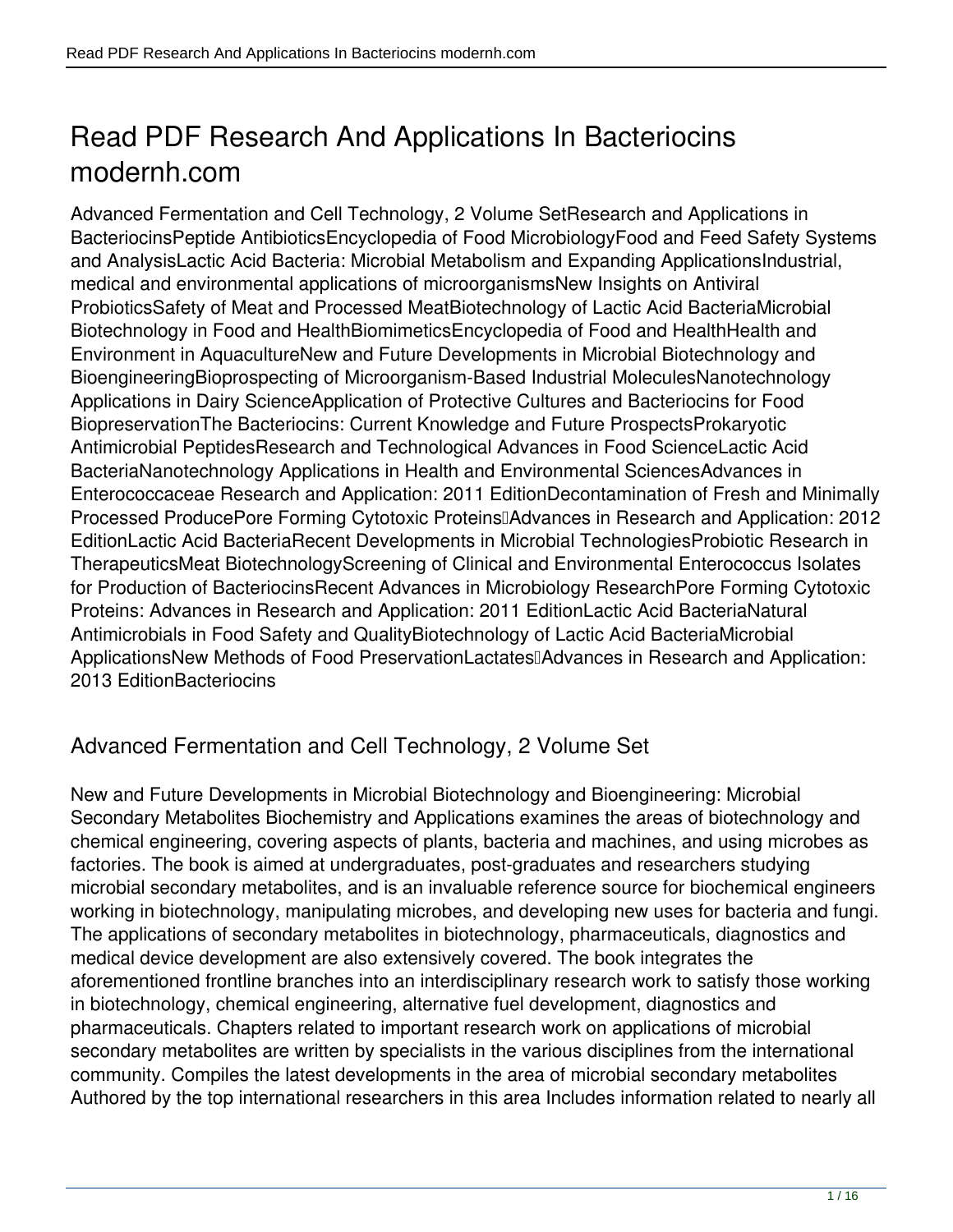areas of a microbial secondary metabolites system

#### **Research and Applications in Bacteriocins**

Aquaculture has been expanding in a fast rate, and further development should rely on the assimilation of scientific knowledge of diverse areas such as molecular and cellular biology, and ecology. Understanding the relation between farmed species and their pathogens and parasites, and this relation to environment is a great challenge. Scientific community is involved in building a model for aquaculture that does not harm ecosystems and provides a reliable source of healthy seafood. This book features contributions from renowned international authors, presenting high quality scientific chapters addressing key issues for effective health management of cultured aquatic animals. Available for open internet access, this book is an effort to reach the broadest diffusion of knowledge useful for both academic and productive sector.

#### **Peptide Antibiotics**

Through four editions, Lactic Acid Bacteria: Microbiological and Functional Aspects, has provided readers with information on the how<sup>[</sup>s and why<sup>[]</sup> lactic acid-producing fermentation improves the storability, palatability, and nutritive value of perishable foods. Thoroughly updated and fully revised, with 12 new chapters, the Fifth Edition covers regulatory aspects globally, new findings on health effects, properties and stability of LAB as well as production of target specific LAB. The new edition also addresses the technological use of LAB in various fermentations of food, feed and beverage, and their safety considerations. It features the detailed description of the main genera of LAB as well as such novel bacteria as fructophilic LAB and novel probiotics and discusses such new targets as cognitive function, metabolic health, respiratory health and probiotics. Key Features: In 12 new chapters, findings are presented on health effects, properties and stability of LAB as well as production of target specific LAB Covers such novel bacteria as fructophilic LAB and novel probiotics Presents new discoveries related to the mechanisms of lactic acid bacterial metabolism and function Covers the benefits of LAB, both in fermentation of dairy, cereal, meat, vegetable and silage, and their health benefits on humans and animals Discusses the less-known role of LAB as food spoilers Covers the global regulatory framework related to safety and efficacy

#### **Encyclopedia of Food Microbiology**

Microbiology is the study of tiny microbesincluding bacteria, viruses, archaea, fungi, microalgae, protozoans etc. They are ubiquitous in nature, survive and grow in both hospitable and unhospitable ecosystems, vital to environment, having both harmful & beneficial facet to the entire biological worldand are exploited by researchers. Microbiology exists in the world from the dawn of civilization. Our Grand mothers<sup>[]</sup> prepare curd since time immemorial without the knowledge that the bacterium Lactobacillus convert milk to curd. Our Grand fathers<sup>[]</sup> use to grow legumes after rice as a system of crop rotation to find better productivity without any scientific knowledge. It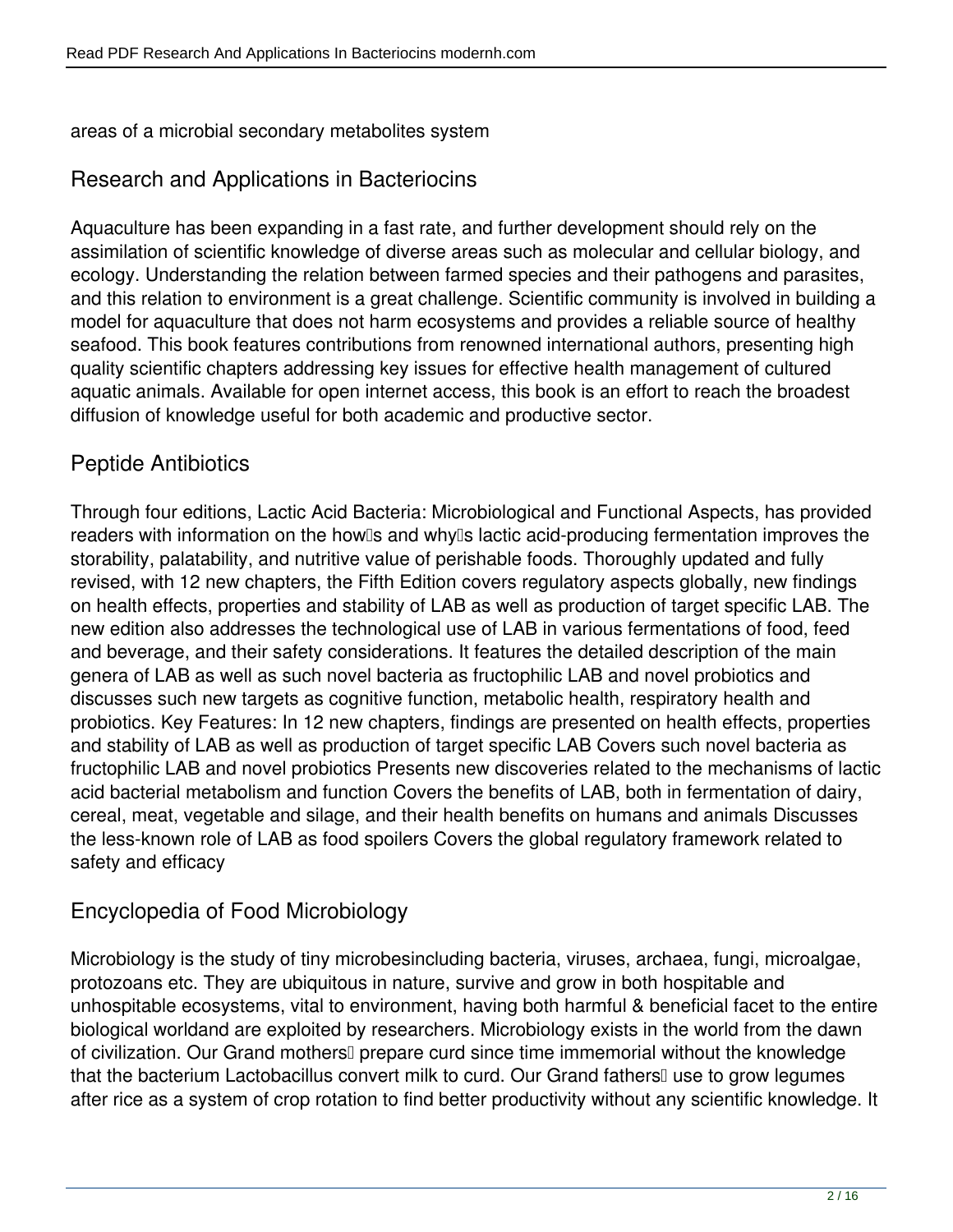is the fact that the soil bacterium Rhizobium, symbiotically get associated with leguminous roots, form root nodules and fix atmospheric Nitrogen, increasing soil fertility. After the Monstrous discovery of bacteria in 1674 by Antony Van Leeuwenhoek, Microbiology Developed as a branch of Science. Exploring knowledge over conversion of hypothesis to phenomenon paves the way for new approachesleading tomile stones in the dome of microbiology. Scientists with their research excellence have recognised the potentiality of Microorganisms and today Microorganisms find their applications in Agriculture, Food, Textile, Paper, Leather, Pharmaceutical, Cosmetic Industries etc. for quality value added products and sustainability of Human Society. Not only that, microbes find their wide application in environment cleaning through bioremediation, sewage treatment methods, biotransformation Technologies and so on. Microbial fuel cells are an alternate to fossil fuels too. Genetically modified microorganisms, show a great potentiality and applications, for the growth, development and sustainability of human society in various fields. Recent Advances in Microbiology Research deals withapplication of potential microbes to a specific endeavors viz., natural resources recovery, bioremediation, production of foods & supplements, chemicals, biomaterials, bio-energy, drugs, vaccines anddevelopment of diagnostic tools & biosensor techniques carried out by different workers in the field of microbiology. The Editors Have tried to compile this book, as a maiden effort to collate documentation to augment visibilitypertaining to recent developments in microbiological research. The editors, take vanity to congratulate and express their sincere thanks & gratitude to all the valuable contributions& the contributors received from diverse nook & corners of globe and administrative & technical support received from the publisher. As a matter of fact, it would help the students, academicians, researchers to abreast the recent knowledge in the field of Microbiological research.

## **Food and Feed Safety Systems and Analysis**

Pore Forming Cytotoxic Proteins: Advances in Research and Application: 2011 Edition is a ScholarlyBrief<sup>[]</sup> that delivers timely, authoritative, comprehensive, and specialized information about Pore Forming Cytotoxic Proteins in a concise format. The editors have built Pore Forming Cytotoxic Proteins: Advances in Research and Application: 2011 Edition on the vast information databases of ScholarlyNews.<sup>[]</sup> You can expect the information about Pore Forming Cytotoxic Proteins in this eBook to be deeper than what you can access anywhere else, as well as consistently reliable, authoritative, informed, and relevant. The content of Pore Forming Cytotoxic Proteins: Advances in Research and Application: 2011 Edition has been produced by the world<sup>lls</sup> leading scientists, engineers, analysts, research institutions, and companies. All of the content is from peer-reviewed sources, and all of it is written, assembled, and edited by the editors at ScholarlyEditionsⅡ and available exclusively from us. You now have a source you can cite with authority, confidence, and credibility. More information is available at http://www.ScholarlyEditions.com/.

#### **Lactic Acid Bacteria: Microbial Metabolism and Expanding Applications**

Microbial applications encompass areas including biotechnology, chemical engineering, and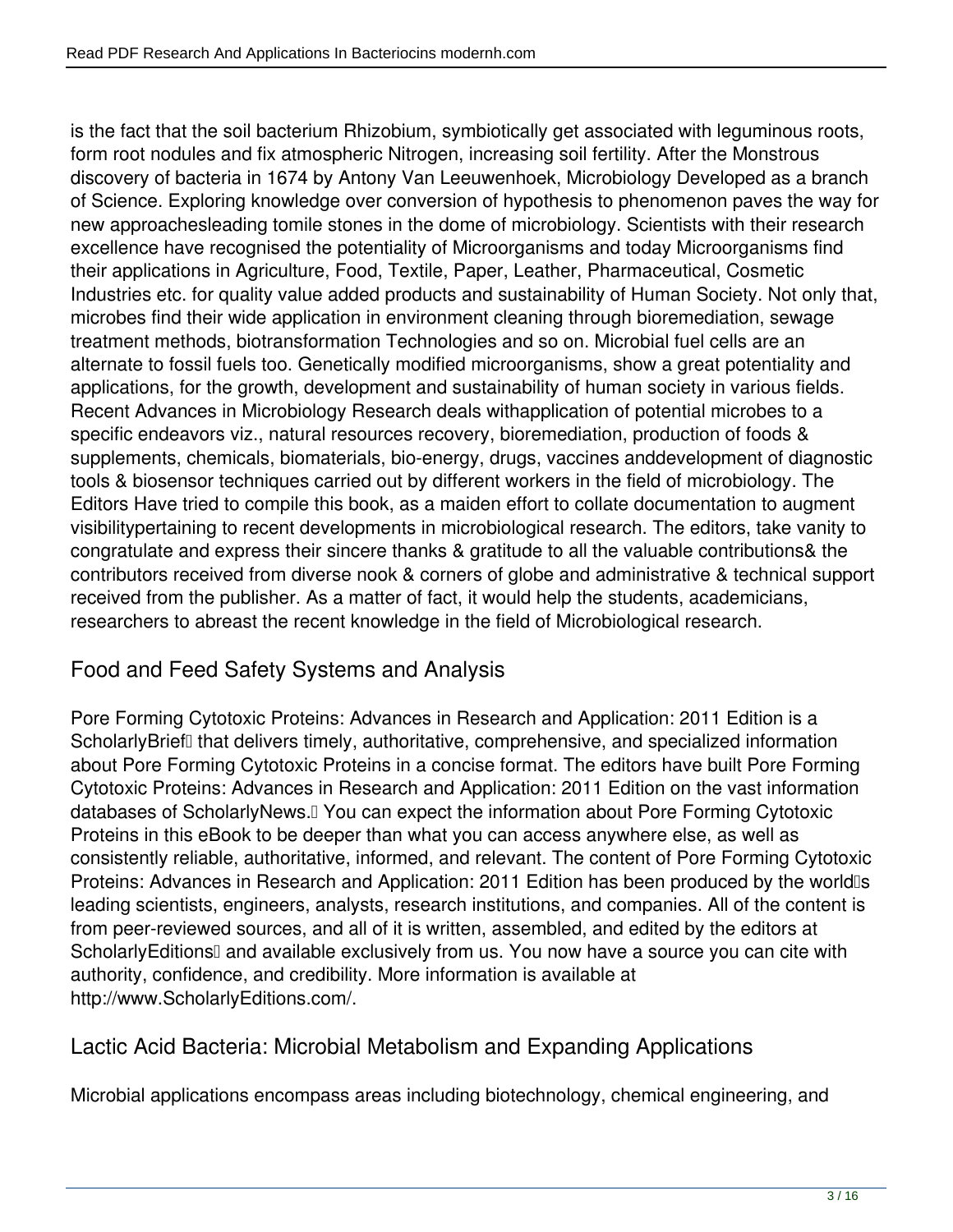alternative fuel development. Research on their technological developments cover many aspects of work using microbes as cell factories. The fields of biotechnology, chemical engineering, pharmaceuticals, diagnostics and medical device development also employ these microbial products. There is an urgent need to integrate all these disciplines that caters to the need of all those who are interested to work in the area of microbial technologies. This book is a step forward to integrate the aforesaid frontline branches into an interdisciplinary research work quenching the academic as well as research thirst of all those concerned about microbes in the respective area of biotechnology, chemical engineering, and pharmaceuticals. All the chapters in this book are related to important research on microbial applications, written by international specialists for researchers and academics in the concerned disciplines. This publication aims to provide a detailed compendium of experimental work and information used to investigate different aspects of microbial technologies, their products as well as interdisciplinary interactions including biochemistry of metabolites, in a manner that reflects the recent developments of relevance to researchers/scientists investigating microbes.

## **Industrial, medical and environmental applications of microorganisms**

## **New Insights on Antiviral Probiotics**

Nanoscience and nanotechnologies are leading to a major point to our understanding of nature. Nanotechnology can be generally defined as creation and use of nano-sized systems, devices, and structures which have special functions or properties because of their small size. This volume on Nanotechnology Applications in Health and Environmental Sciences focuses on biotechnological and environmental applications of nanomaterials. It covers popular and various nanomedical topics such as oncology, genetics, and reconstructive medicine. Additionally, many chapters give leading-edge information on nano-sensor applications and usage in specific disciplines. Also, two chapters on novel subjects have been included on Lantibiotics and microbiota. This book should be useful for nanotechnologists, microbiologists, and researchers interested in nanomedicine and nano-biotechnology, as well as environmental nanotechnology.

#### **Safety of Meat and Processed Meat**

Meat and meat products constitute one of the most important foods in western societies. However, the area of meat biotechnology is not as comprehensively covered as other areas of food biotechnology. Missing from this area are the recent developments for better sensory and nutritional quality as well as improved safety. The main goal of this book is to provide the reader with the recent developments in biotechnology and their applications in the meat processing chain. To achieve this goal, the book is divided into four parts. The first part deals with the use of modern biotechnology applied to farm animals. The second part focuses on the recent biotechnological developments in starter cultures for better meat fermentation. The third part discusses current approaches to improve the quality and nutritional properties of meats. The final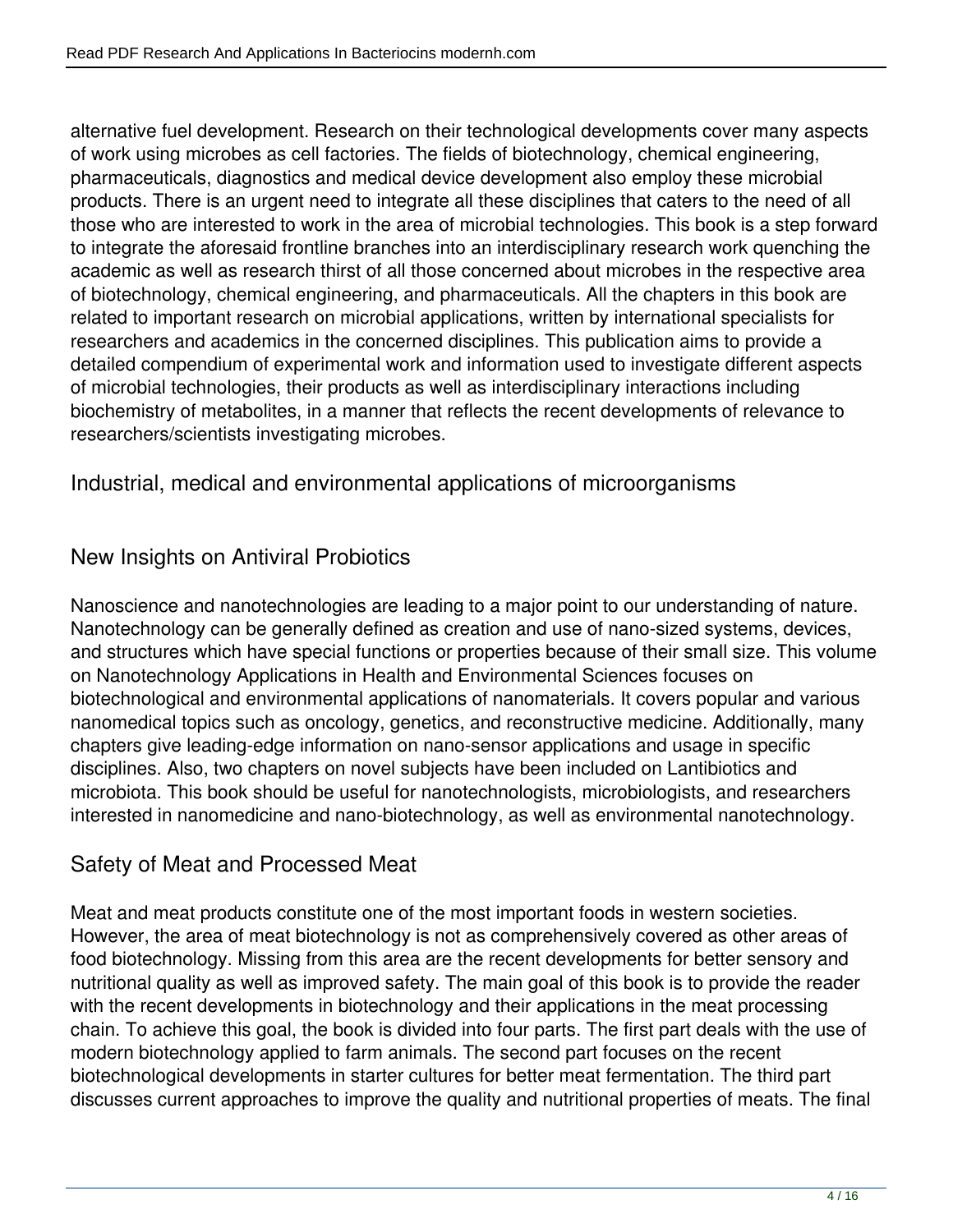part presents the latest advances in protection against foodborne pathogens, and other recent trends in the field. Written by distinguished international contributors, this book brings together the advances in such varied and different biotechnological topics.

# **Biotechnology of Lactic Acid Bacteria**

Lactates∏Advances in Research and Application: 2013 Edition is a ScholarlyEditions∏ book that delivers timely, authoritative, and comprehensive information about Lactic Acid. The editors have built Lactates Advances in Research and Application: 2013 Edition on the vast information databases of ScholarlyNews.<sup>[]</sup> You can expect the information about Lactic Acid in this book to be deeper than what you can access anywhere else, as well as consistently reliable, authoritative, informed, and relevant. The content of Lactates<sup>[</sup>Advances in Research and Application: 2013 Edition has been produced by the world<sup>®</sup> leading scientists, engineers, analysts, research institutions, and companies. All of the content is from peer-reviewed sources, and all of it is written, assembled, and edited by the editors at ScholarlyEditionsI and available exclusively from us. You now have a source you can cite with authority, confidence, and credibility. More information is available at http://www.ScholarlyEditions.com/.

## **Microbial Biotechnology in Food and Health**

The demands of producing high quality, safe (pathogen-free) food rely increasingly on natural sources of antimicrobials to inhibit food spoilage organisms and food-borne pathogens and toxins. Discovery and development of new antimicrobials from natural sources for a wide range of application requires that knowledge of traditional sources for food antimicrobials is combined with the latest technologies in identification, characterization and application. This book explores some novel, natural sources of antimicrobials as well as the latest developments in using well-known antimicrobials in food. Covering antimicrobials derived from microbial sources (bacteriophages, bacteria, algae, fungi), animal-derived products (milk proteins, chitosan, reduction of biogenic amines), plants and plant-products (essential oils, phytochemicals, bioactive compounds), this book covers the development and use of natural antimicrobials for processed and fresh food products. New and emerging technologies concerning antimicrobials are also discussed.

#### **Biomimetics**

'Industrial, medical and environmental applications of microorganisms' offers an excellent opportunity to learn about new insights, methods, techniques and advances in applied microbiology. It is useful not only for those traditionally involved in this research area but for everyone that needs to keep up with this diverse discipline.The articles are written by researchers from around the world and focus on seven themes: - Environmental microbiology -Agriculture, soil and forest microbiology -Food microbiology -Industrial microbiology - Medical microbiology -Biotechnologically relevant enzymes and proteins - Methods and techniques - education This book contains a compilation of papers presented at the V International Conference on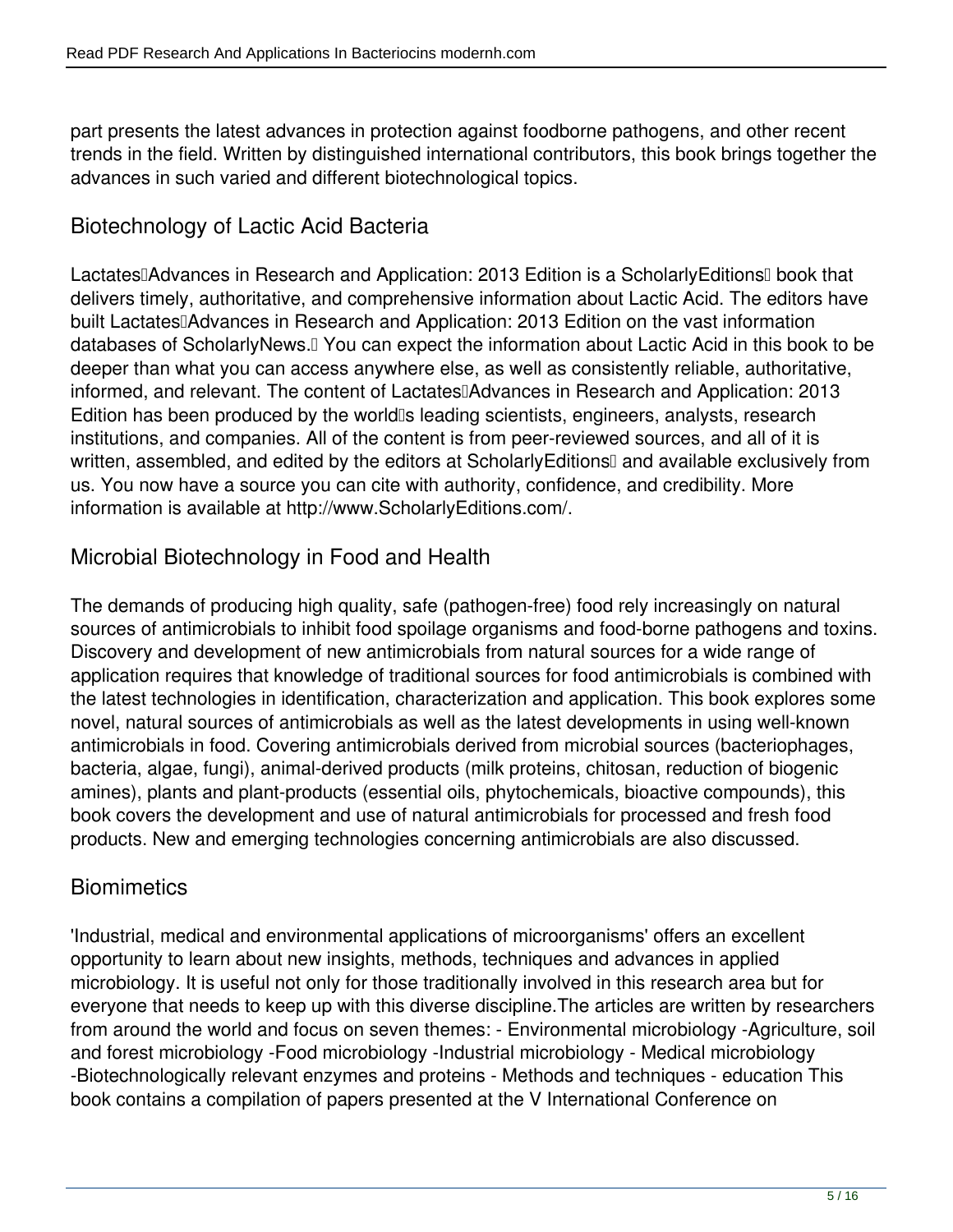Environmental Industrial and Applied Microbiology (BioMicroWorld2013), held in Madrid, Spain, in October 2013.

## **Encyclopedia of Food and Health**

The reduction in nutritional quality of food due to microbial contamination is a problem faced by much of the developing world. To address contamination-related hunger and malnutrition, it is crucial to enforce quantitative and qualitative protection of agri-food commodities after harvesting, as well as to create low cost, rational strategies to protect post-harvest losses and nutritional properties of food products in a sustainable manner. Research and Technological Advances in Food Science provides readers with a systematic and in-depth understanding of basic and advanced concepts in food science and post-harvest technology, including the most up-to-date information about different natural food source sources (of microbial, plant, and animal origin) and their health benefits. It also highlights current research and technological advances in food science related to health, such as personalized food and nutrition, seafood nutraceuticals, meat processing and product development, microbial enzymes for the tenderization of meat, feruloylated oligosaccharides for human health, and the role of microbial antagonistic in postharvest management of fruit. In addition, the book explores the role of modern tools and techniques such as instrumentation, nanotechnology, biotechnology, ultrasound in food processing and food-omics in food science. Research and Technological Advances in Food Science is an excellent resource for researchers, food scientists, biochemists, pharmacologists, nutritionists, policymakers, and students working in the food science domain. Includes information about different natural sources of food (microbes, plants and animal origin), and their health benefits Highlights current research and technological advances in food science related to health Brings the role of microbial antagonistic, plant volatiles and technological advances in the postharvest management of food commodities

#### **Health and Environment in Aquaculture**

Lactic acid bacteria (LAB) have historically been used as starter cultures for the production of fermented foods, especially dairy products. Over recent years, new areas have had a strong impact on LAB studies: the application of omics tools; the study of complex microbial ecosystems, the discovery of new LAB species, and the use of LAB as powerhouses in the food and medical industries. This second edition of Biotechnology of Lactic Acid Bacteria: Novel Applications addresses the major advances in the fields over the last five years. Thoroughly revised and updated, the book includes new chapters. Among them: The current status of LAB systematics; The role of LAB in the human intestinal microbiome and the intestinal tract of animals and its impact on the health and disease state of the host; The involvement of LAB in fruit and vegetable fermentations; The production of nutraceuticals and aroma compounds by LAB; and The formation of biofilms by LAB. This book is an essential reference for established researchers and scientists, clinical and advanced students, university professors and instructors, nutritionists and food technologists working on food microbiology, physiology and biotechnology of lactic acid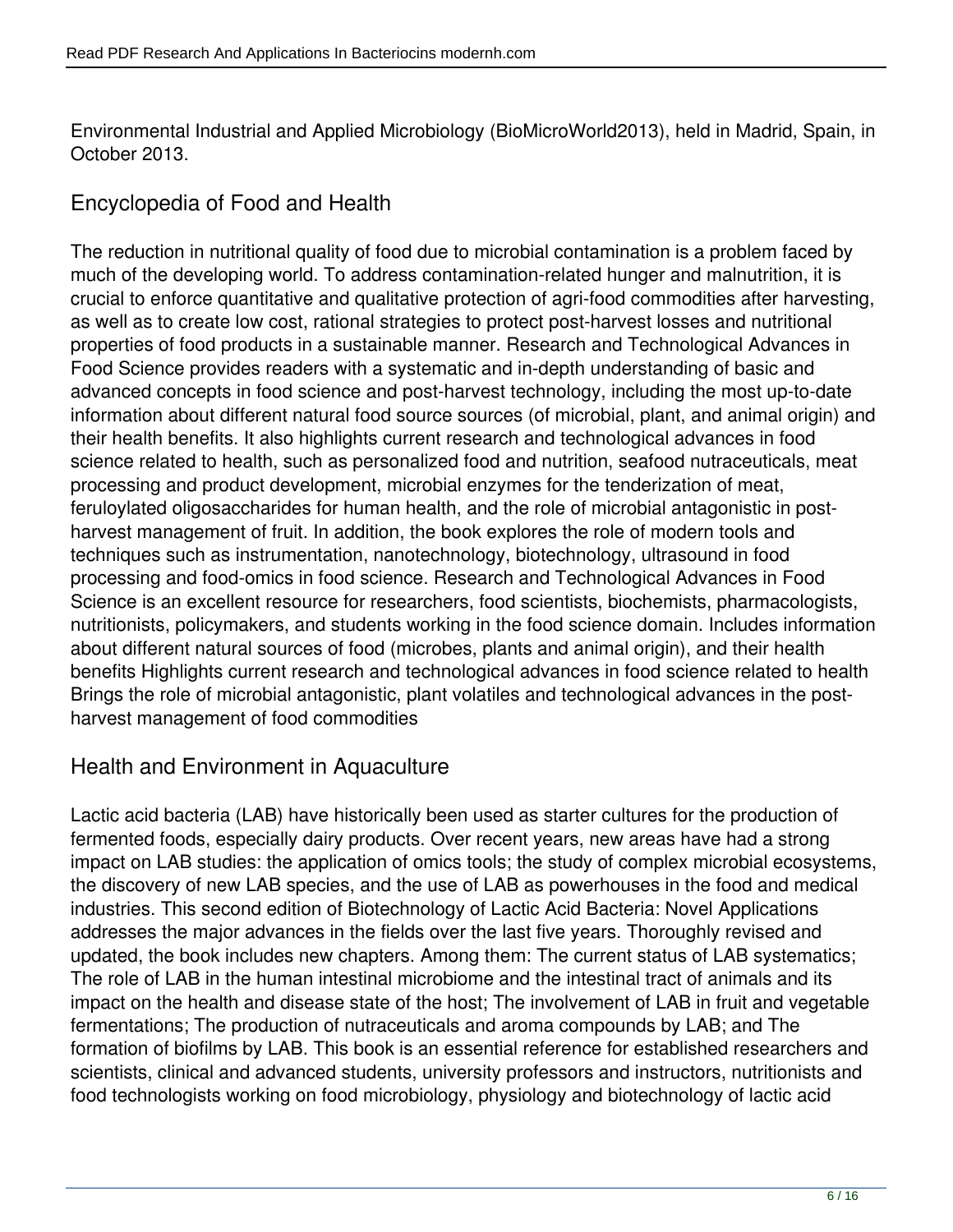#### bacteria.

## **New and Future Developments in Microbial Biotechnology and Bioengineering**

Safety of Meat and Processed Meat provides the reader with the recent developments in the safety of meat and processed meat, from the abattoir along the processing chain to the final product. To achieve this goal, the editor uses five approaches. The first part deals with the main biological contaminants like pathogen microorganisms, specially E. coli and L. monocytogenes, toxins and biogenic amines that can be present either in meat or its derived products. The second part focuses on main technologies for meat decontamination as well as developments like active packaging or bioprotective cultures to extend the shelf life. The third part presents non-biological contaminants and residues in meat and meat products including nitrosamines, PAH, veterinary drugs and environmental compounds. The fourth part discusses current methodologies for the detection of microorganisms, its toxins, veterinary drugs, environmental contaminants and GMOs, and the final part deals with predictive models, risk assessment, regulations on meat safety, consumer perception, and other recent trends in the field. This book is written by distinguished international contributors with excellent experience and reputation. In addition, brings together advances in different safety approaches.

#### **Bioprospecting of Microorganism-Based Industrial Molecules**

Bacteriocins are potent protein toxins produced by virtually every bacterial and archeal species examined to date. These bactericidal peptides play an important role in regulating competitive interactions in natural microbial systems. From the perspective of human health, the bacteriocins represent a library of potential lead compounds honed over three billion years of evolution. Their narrow target range, high activity, surprising stability and low toxicity position them as viable alternatives or complements to existing small molecule antibiotics. The rise of antibiotic resistant pathogens and the growing awareness of the importance of the microbiome to human health underscore the need for this new class of antimicrobials, emblematic of a new approach to the treatment of infectious disease.In this volume, a range of experts explore our current understanding of the biology of these important compounds, and identify the prospects for their use in medical and veterinary applications. In so doing, this volume introduces the vast diversity of bacteriocin molecules and mechanisms and brings readers to the cutting edge of a new XXIst century approach to antibiotic discovery and design. Topics covered include: the natural history of bacteriocins; killing strategies and applications of microcins; the mode of action of nuclease colicins; the role of the van der Waals zone in the design of a new family of bacteriocins; the use of pyocins in the treatment of infections; the role of streptococccal bacteriocins as oral probiotics; veterinary applications of bacteriocins (nisin) in treating mastitis, and an exploration of the genetics of bacteriocin resistance.This volume is essential reading for everyone involved in antimicrobial research in academia, biotechnology companies, and the pharmaceutical industry and a recommended volume for all microbiology libraries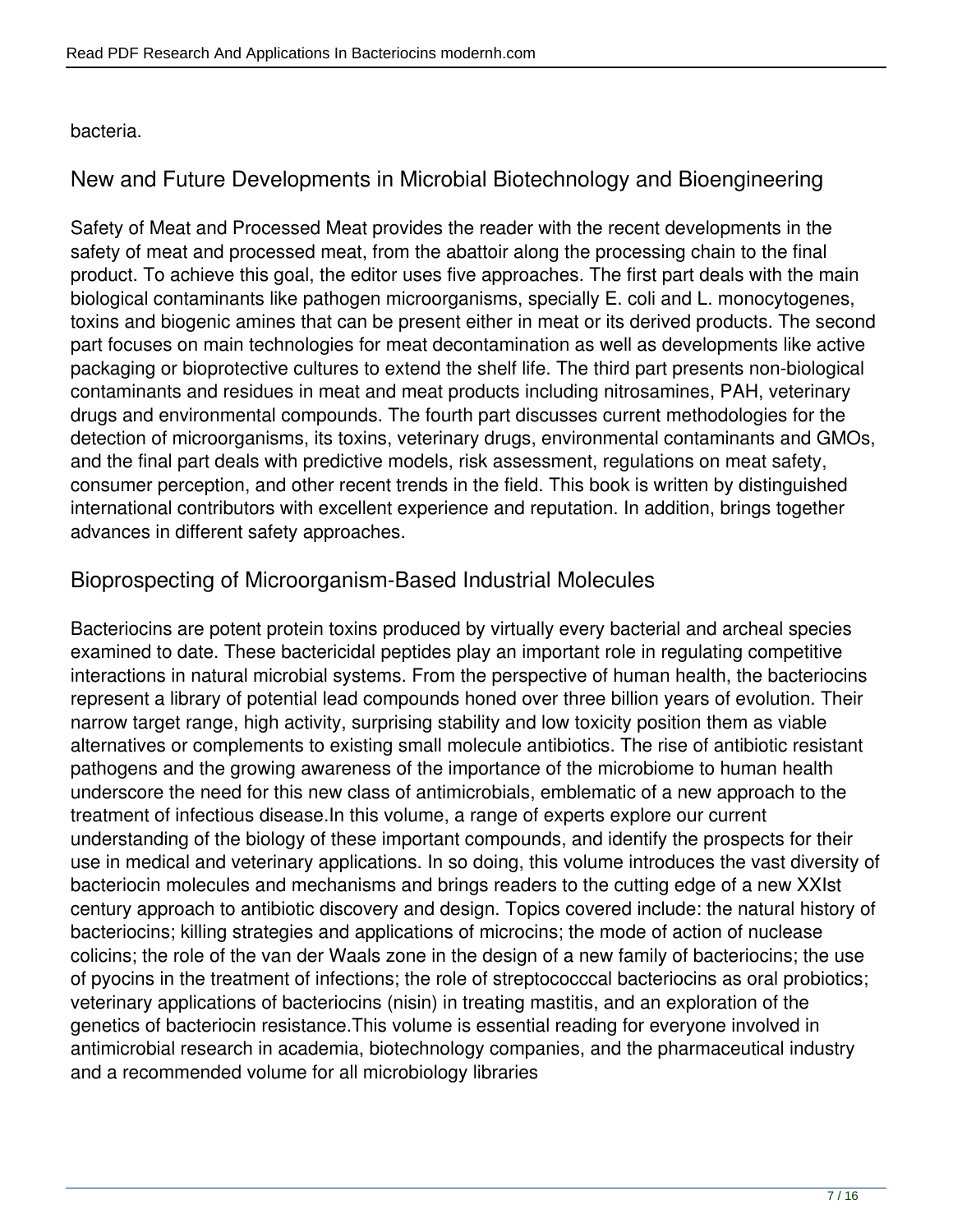# **Nanotechnology Applications in Dairy Science**

This new volume, Nanotechnology Applications in Dairy Science, is designed to provide new insight into the utilization of nanotechnology in dairy science and food science. It focuses on applications of nanotechnology in packaging and drying of dairy and meat products, nanofiltration use in the dairy industry, and whey processing and dairy encapsulation. In addition, this book will facilitate the necessary understanding of the different aspects and concerns with regard to the new technological advances that nanotechnologies are contributing to the dairy industry. It also addresses several of the challenges that are overcome by the continuing development of nanotechnology applications in the food and dairy industries. Nanotechnology has the potential to provide healthier, safer, and better tasting foods as well as improved food packaging. It will also play a major role in food safety and agricultural sustainability. Nanotechnology application in the food industry has also contributed to the exponential progress in research and new material formulations due to its unique physicochemical properties useful to a number of other fields.

#### **Application of Protective Cultures and Bacteriocins for Food Biopreservation**

Attempts to provide safer and higher quality fresh and minimallyprocessed produce have given rise to a wide variety ofdecontamination methods, each of which have been extensivelyresearched in recent years. Decontamination of Fresh andMinimally Processed Produce is the first book to providea systematic view of the different types of decontaminants forfresh and minimally processed produce. By describing the differenteffects I microbiological, sensory, nutritional andtoxicological  $\mathbb I$  of decontamination treatments, a team ofinternationally respected authors reveals not only the impact ofdecontaminants on food safety, but also on microbial spoilage,vegetable physiology, sensory quality, nutritional andphytochemical content and shelf-life. Regulatory and toxicologicalissues are also addressed. The book first examines how produce becomes contaminated, thesurface characteristics of produce related to bacterial attachment,biofilm formation and resistance, and sublethal damage and itsimplications for decontamination. After reviewing how produce iswashed and minimally processed, the various decontamination methodsare then explored in depth, in terms of definition, generationdevices, microbial inactivation mechanisms, and effects on foodsafety. Decontaminants covered include: chlorine, electrolyzedoxidizing water, chlorine dioxide, ozone, hydrogen peroxide,peroxyacetic acid, essential oils and edible films and coatings.Other decontamination methods addressed are biological strategies(bacteriophages, protective cultures, bacteriocins and quorumsensing) and physical methods (mild heat, continuous UV light,ionizing radiation) and various combinations of these methodsthrough hurdle technology. The book concludes with descriptions ofpostdecontamination methods related to storage, such as modifiedatmosphere packaging, the cold chain, and modeling tools forpredicting microbial growth and inactivation. The many methods and effects of decontamination are detailed,enabling industry professionals to understand the availablestate-of-the-art methods and select the most suitable approach fortheir purposes. The book serves as a compendium of information forfood researchers and students of pre- and postharvest technology,food microbiology and food technology in general. The structure ofthe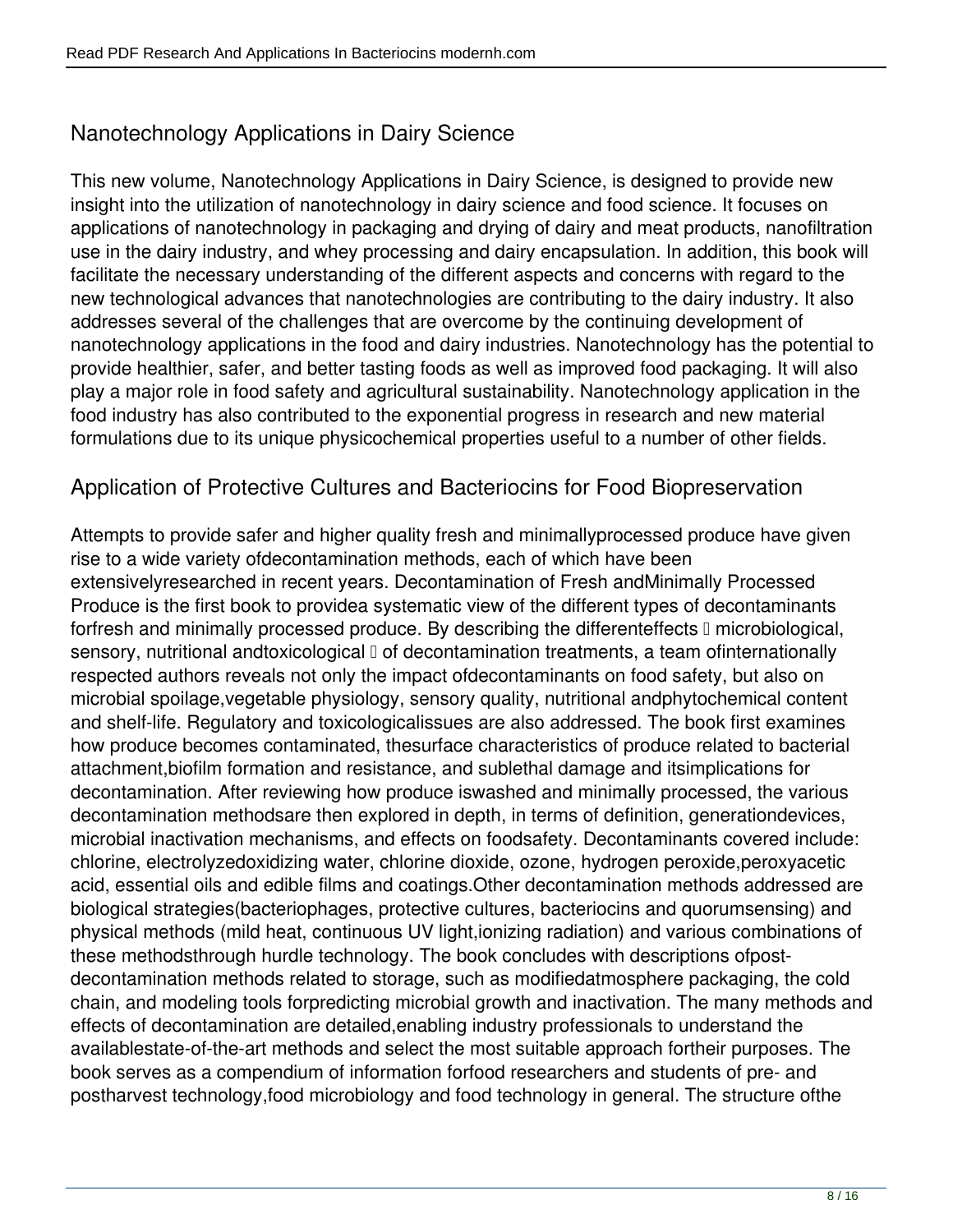book allows easy comparisons among methods, and searchinginformation by microorganism, produce, and quality traits.

#### **The Bacteriocins: Current Knowledge and Future Prospects**

Microbial Biotechnology in Food and Health Science, volume one in the Applied Biotechnology Reviews series, offers two unique sections within the theme of genomics and bioprocessing and the bioengineering of microorganisms in the role of food science and human health. This volume provides review articles as the basis supporting biotechnological research useful to a wide scope of research initiatives. Important relevant information on genomics, proteomics and metabolomics are included as well as the emerging interdisciplinary area of synthetic biology which enables the metabolic engineering of microorganisms to produce pharmaceuticals. Applied Biotechnology Reviews is a series aimed at bringing all aspects of biotechnology as it is applied to food science  $\mathbb I$ from agriculture through product processing into focus through topical volumes. Each volume will cover a relevant application approach in industrial biotechnology. Covers the latest biotechnological research articles on applications of microbes for food and health science Presents research articles to emphasize research methods and techniques useful for research outcomes Analysis detoxification properties of microorganisms in foods Includes methods of bioengineering of microbes to improve human insulin synthesis/recombinant protein

#### **Prokaryotic Antimicrobial Peptides**

Advances in Enterococcaceae Research and Application: 2011 Edition is a ScholarlyBrief<sup>[]</sup> that delivers timely, authoritative, comprehensive, and specialized information about Enterococcaceae in a concise format. The editors have built Advances in Enterococcaceae Research and Application: 2011 Edition on the vast information databases of ScholarlyNews.<sup>[]</sup> You can expect the information about Enterococcaceae in this eBook to be deeper than what you can access anywhere else, as well as consistently reliable, authoritative, informed, and relevant. The content of Advances in Enterococcaceae Research and Application: 2011 Edition has been produced by the world<sup>'s</sup> leading scientists, engineers, analysts, research institutions, and companies. All of the content is from peer-reviewed sources, and all of it is written, assembled, and edited by the editors at ScholarlyEditions<sup>[]</sup> and available exclusively from us. You now have a source you can cite with authority, confidence, and credibility. More information is available at http://www.ScholarlyEditions.com/.

## **Research and Technological Advances in Food Science**

Bacteriocins comprise a large and functionally diverse family of toxins found in most microbial species. They play a critical role in mediating microbial interactions and in maintaining microbial diversity. The dramatic rise in antibiotic-resistant bacteria has resulted in renewed efforts to find new antimicrobials. Bacteriocins are an attractive focus for drug development because bacteriocins are active against most pathogens, already exist in nature, are remarkably stable,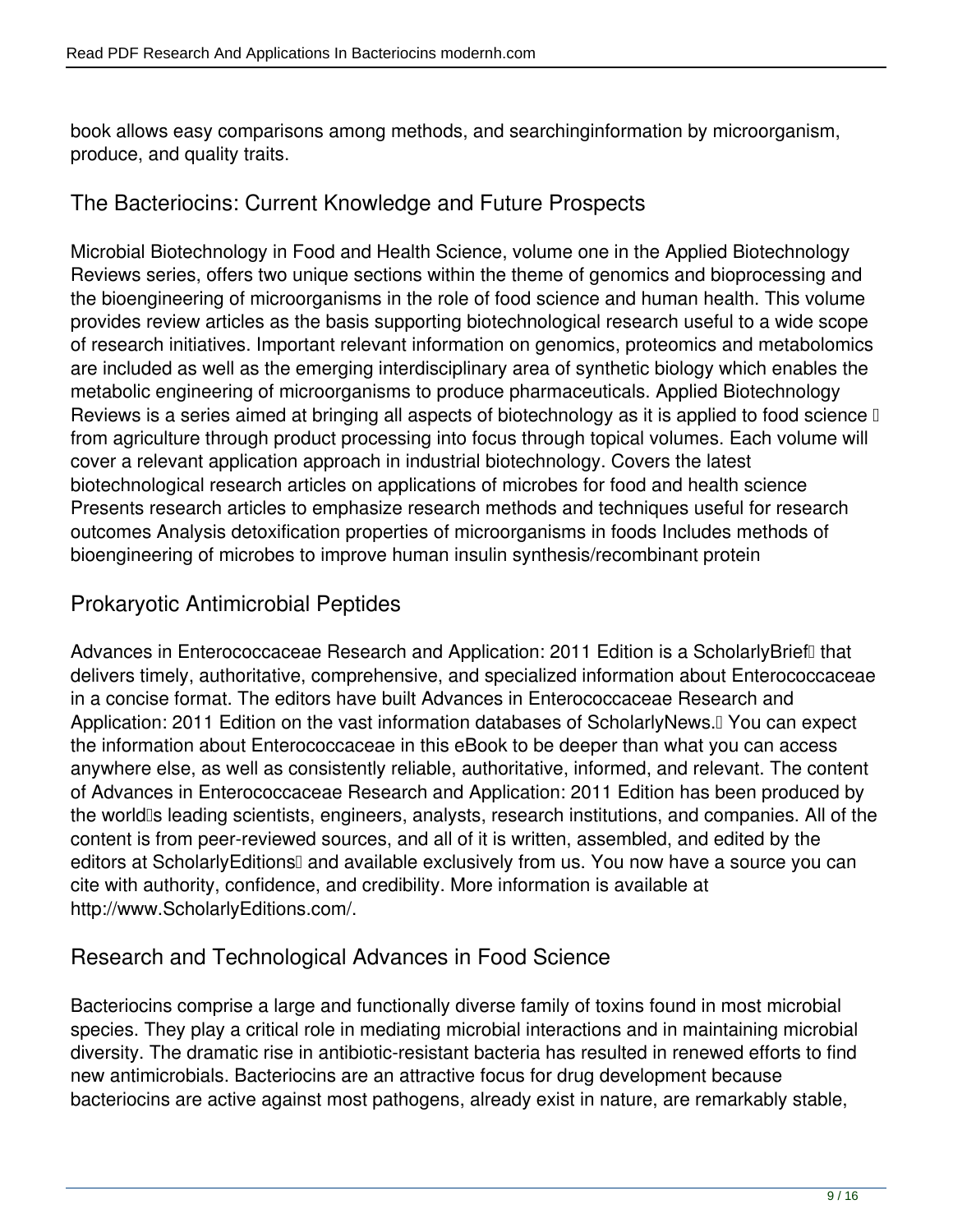and are not toxic to human cells. Recently, significant advances have enhanced our understanding of the genetics of bacteriocin production and of their mode of action. Research is currently under way to improve the efficacy of bacteriocins by genetic manipulation and to enable their production in non-native hosts. The authors in this book discuss the identification and characterisation of this diverse group of protein toxins and review the ever-increasing number of potential applications in human health, veterinary medicine, crop management, agriculture, food preservation and bioremediation. Topics covered include biosynthesis, structure and function, genetic modification, cytotoxic activity, potential as antimicrobials, and applications in agriculture and veterinary health.

## **Lactic Acid Bacteria**

Written by the world's leading scientists and spanning over 400 articles in three volumes, the Encyclopedia of Food Microbiology, Second Edition is a complete, highly structured guide to current knowledge in the field. Fully revised and updated, this encyclopedia reflects the key advances in the field since the first edition was published in 1999 The articles in this key work, heavily illustrated and fully revised since the first edition in 1999, highlight advances in areas such as genomics and food safety to bring users up-to-date on microorganisms in foods. Topics such as DNA sequencing and E. coli are particularly well covered. With lists of further reading to help users explore topics in depth, this resource will enrich scientists at every level in academia and industry, providing fundamental information as well as explaining state-of-the-art scientific discoveries. This book is designed to allow disparate approaches (from farmers to processors to food handlers and consumers) and interests to access accurate and objective information about the microbiology of foods Microbiology impacts the safe presentation of food. From harvest and storage to determination of shelf-life, to presentation and consumption. This work highlights the risks of microbial contamination and is an invaluable go-to guide for anyone working in Food Health and Safety Has a two-fold industry appeal (1) those developing new functional food products and (2) to all corporations concerned about the potential hazards of microbes in their food products

#### **Nanotechnology Applications in Health and Environmental Sciences**

#### **Advances in Enterococcaceae Research and Application: 2011 Edition**

The book will provide an overview of the advancement of fundamental knowledge and applications of antimicrobial peptides in biomedical, agricultural, veterinary, food, and cosmetic products. Antimicrobial peptides stand as potentially great alternatives to current antibiotics, and most research in this newly-created area has been published in journals and other periodicals. It is the editors<sup>[]</sup> opinion that it is timely to sum up the most important achievements in the field and provide the scientific community in a reference book. The goals of this project include illustrating the achievements made so far, debating the state of the art, and drawing new perspectives.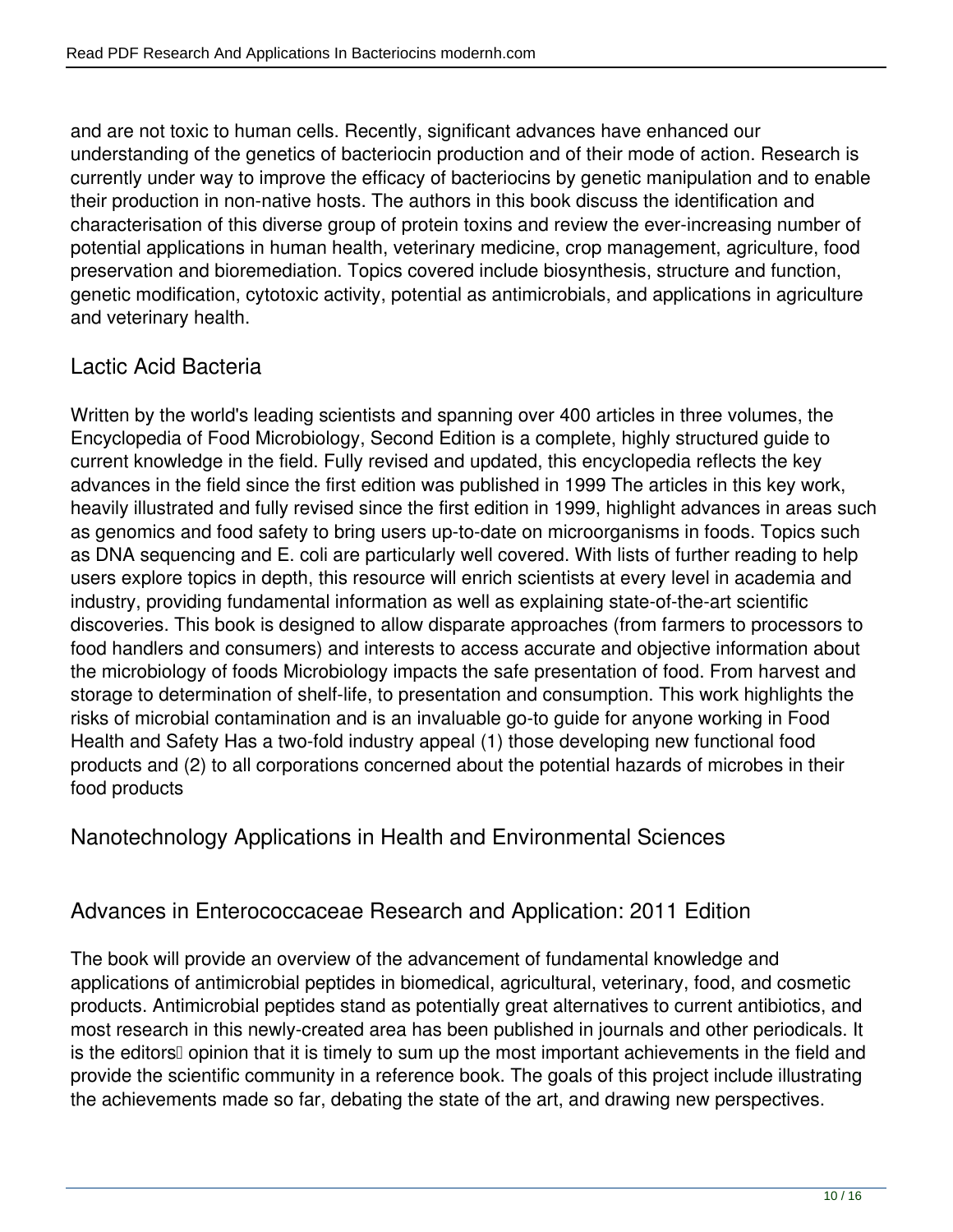## **Decontamination of Fresh and Minimally Processed Produce**

Ongoing scientific research in many parts of the world on the genomics, proteomics and genetic engineering of LAB is increasing our understanding of their physiology, pushing further the boundaries for their potential applications. "Lactic Acid Bacteria - R

**Pore Forming Cytotoxic Proteins** [Advances in Research and Application: 2012 **Edition**

This book introduces readers to basic studies on and applied techniques involving lactic acid bacteria, including their bioengineering and industrial applications. It summarizes recent biotechnological advances in lactic acid bacteria for food and health, and provides detailed information on the applications of these bacteria in fermented foods. Accordingly, it offers a valuable resource for researchers and graduate students in the fields of food microbiology, bioengineering, fermentation engineering, food science, nutrition and health.

#### **Lactic Acid Bacteria**

This book focuses on probiotics with antiviral activities. The "antiviral probiotic" is a new concept in medical sciences. Recently, studies have shown that antiviral probiotics can fight or prevent viral infections in many ways. The immunomodulation of mucosal immunity, production of antiviral compounds, virus trapping and the use thereof as vaccination vectors are the principal modes of action of antiviral probiotics. The author dedicates an entire chapter of the book to discussing the methods and techniques used to assess the antiviral activity of probiotic strains and their metabolites.

#### **Recent Developments in Microbial Technologies**

Bacteriocins are a heterogeneous group of peptides or proteins with antimicrobial activity synthesised ribosomally and released extracellularly by bacteria belonging to nearly all taxonomic groups. These are classified according to their genetic, structural and biochemical characteristics. Use of bacteriocinogenic cultures to improve the safety of food products would represent an attractive alternative to the use of chemical preservatives, based on the long history of safe use of naturally occurring bacteriocin producing food-grade bacteria. Chapter One in this book discusses the effects of bacteriocin production in situ by bacteria in food products and evidence for the probiotic properties of bacteriocin producers are collected in order to identify processes in which the application of bacteriocinogenic cultures can be effectively implemented. Chapter Two examines the importance of the use of bacteriocins in food preservation and also their potential use in human health. Chapter Three discusses a broad range of bacteriocin applications focusing not only on food biopreservation but also on biofilm control. Chapter Four reviews the recent applications of bacteriocin-producing PC in meats and meat products throughout the world. Chapter Five evaluates the effect of mild pressure treatments in the survival of Pediococcus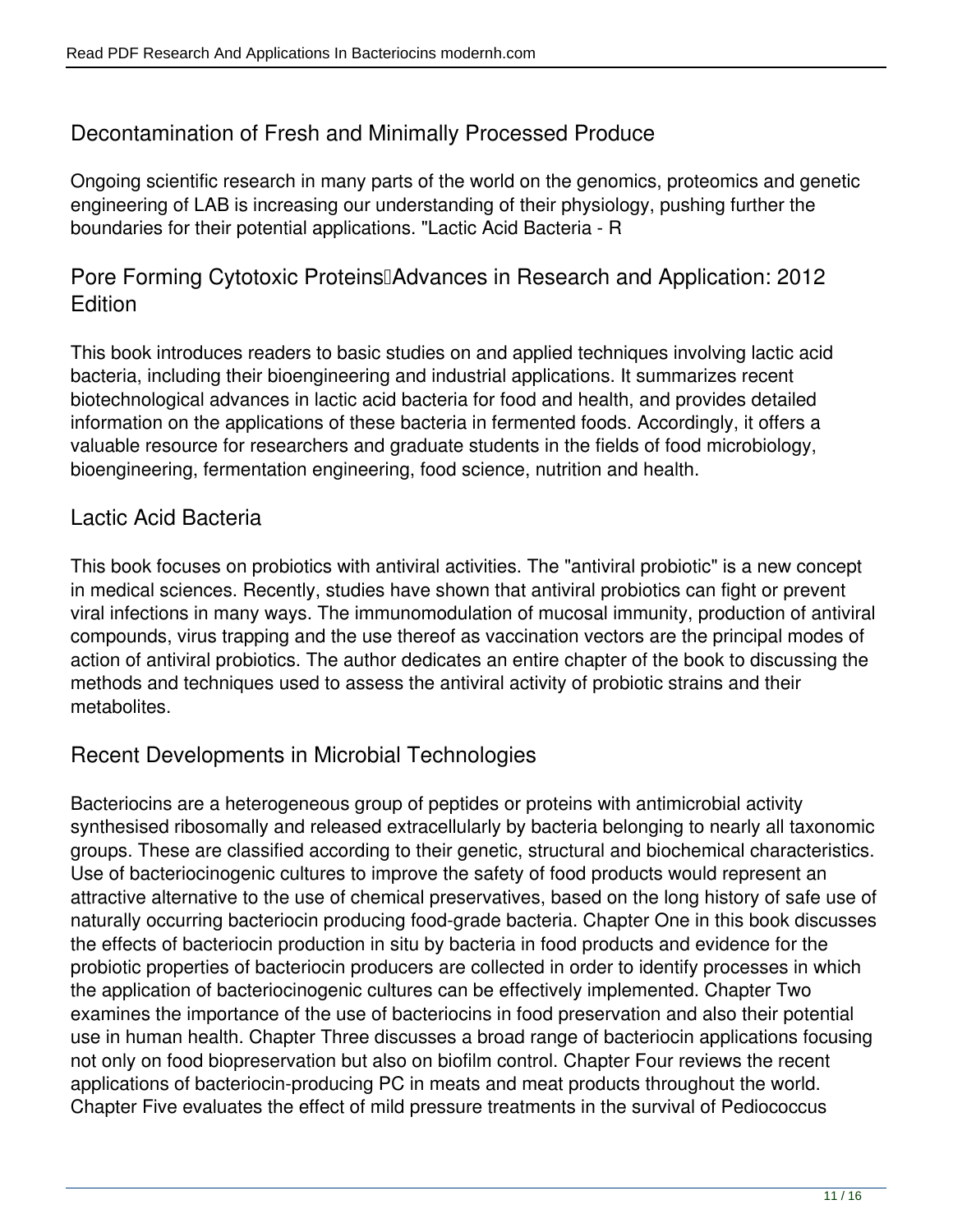acidilactici HA-6111-2 and on its bacteriocin production capacity.

## **Probiotic Research in Therapeutics**

This reference summarizes the latest research on the structure, function, and design of synthetic and natural peptide antibiotics, describing practical applications of these compounds in food preservation and packaging, and in the prevention and treatment of infectious diseases by direct anti-bacterial action and as part of the adaptive immune response. Peptide Antibiotics discusses these unique compounds and their many and exciting applications, including: the distribution and classification of diverse antimicrobial peptides throughout nature the role in host defense of mucosal surface peptide antibiotics such as defensins and cathepsins the biosynthesis of lanthionine-containing antibiotics including nisin, epidermin, and mersacidin the genetic basis determining the production of bacterial peptide antibiotics the potential commercial use of magainin, nisin, and lacticin peptides as anti-infective agents the use of nisin as a commercial food preservative With contributions from 19 world-renowned experts in the field, Peptide Antibiotics is an indispensable source of information for pharmaceutical scientists, medicinal and organic chemists and biochemists, microbiologists, infectious disease specialists, molecular biologists, and upper-level undergraduate and graduate students in these disciplines.

## **Meat Biotechnology**

Food and Feed Safety Systems and Analysis discusses the integration of food safety with recent research developments in food borne pathogens. The book covers food systems, food borne ecology, how to conduct research on food safety and food borne pathogens, and developing educational materials to train incoming professionals in the field. Topics include data analysis and cyber security for food safety systems, control of food borne pathogens and supply chain logistics. The book uniquely covers current food safety perspectives on integrating food systems concepts into pet food manufacturing, as well as data analyses aspects of food systems. Explores cutting edge research about emerging issues associated with food safety Includes new research on understanding foodborne Salmonella, Listeria and E. coli Presents foodborne pathogens and whole genome sequencing applications Provides concepts and issues related to pet and animal feed safety

#### **Screening of Clinical and Environmental Enterococcus Isolates for Production of Bacteriocins**

Discover a comprehensive and current overview of microbial bioprospecting written by leading voices in the field In Bioprospecting of Microorganism-Based Industrial Molecules, distinguished researchers and authors Sudhir P. Singh and Santosh Kumar Upadhyay deliver global perspectives of bioprospecting of biodiversity. The book covers diverse aspects of bioprospecting of microorganisms demonstrating biomass value of nutraceutical, pharmaceutical, biomedical, and bioenergetic importance. The authors present an amalgamation of translational research on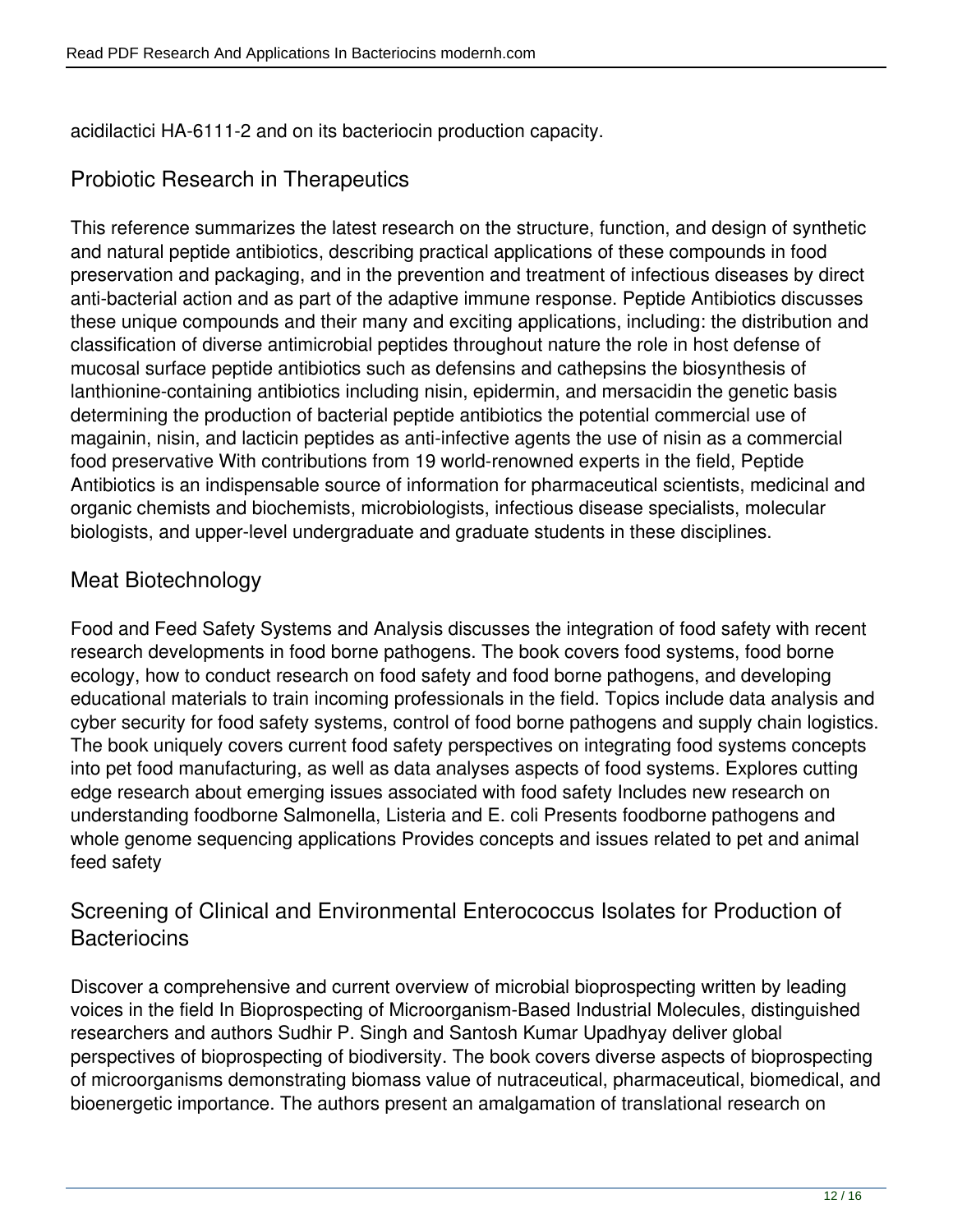bioresource utilization and ecological sustainability that will further the reader<sup>ne</sup>s knowledge of the applications of different microbial diversity and reveal new avenues of research investigation. Readers will also benefit from: A thorough introduction to microbial biodiversity and bioprospecting An exploration of anti-ageing and skin lightening microbial products and microbial production of anti-cancerous biomolecules A treatment of UV protective compounds from algal biodiversity and polysaccharides from marine microalgal sources Discussions of microbial sources of insect toxic proteins and the role of microbes in bio-surfactants production Perfect for academics, scientists, researchers, graduate and post-graduate students working and studying in the areas of microbiology, food biotechnology, industrial microbiology, plant biotechnology, and microbial biotechnology, Bioprospecting of Microorganism-Based Industrial Molecules is an indispensable guide for anyone looking for a comprehensive overview of the subject.

## **Recent Advances in Microbiology Research**

The volume sheds new light on role of gut dysbiosis in cancer and immunological diseases and their clinical manifestations. Contributions in the volume discuss about the gut microbiota as a therapeutic target and the role of probiotics in its management. The volume explores application of probiotics in the treatment of various cancers viz. colorectal, gastric, lung, and breast cancer and immunological diseases. The volume comprises of chapters from expert contributors organized into various important themes which include, introduction, relationship between gut microbiota and disease condition, mechanisms involved, clinical and in vivo status, conclusion and future directions. This is a highly informative and carefully presented book, providing recent and innovative insight for scholars and researchers with an interest in probiotics and its applications in cancer and immunological diseases.

#### **Pore Forming Cytotoxic Proteins: Advances in Research and Application: 2011 Edition**

This book focuses on the application of microorganisms in various aspects of life such as plant protection and improvement, environmental remediation, and the improvement of plant & human health. Various applications of microorganisms are examined in depth, e.g. applied microbiology in agriculture, microbes in the environment, the development of new microbial enzymes, and microbes in human health. In turn, the book shares insights into the diverse microorganisms that have been explored and exploited in the development of various applications for agricultural improvements. It also discusses the detection and exploitation of microorganisms in the diagnosis of human diseases, which offer potential holistic approaches to health. Presenting the latest information and findings on the applications of microbial biotechnology, the book offers a valuable resource.

#### **Lactic Acid Bacteria**

Pore Forming Cytotoxic Proteins<sup>[]</sup>Advances in Research and Application: 2012 Edition is a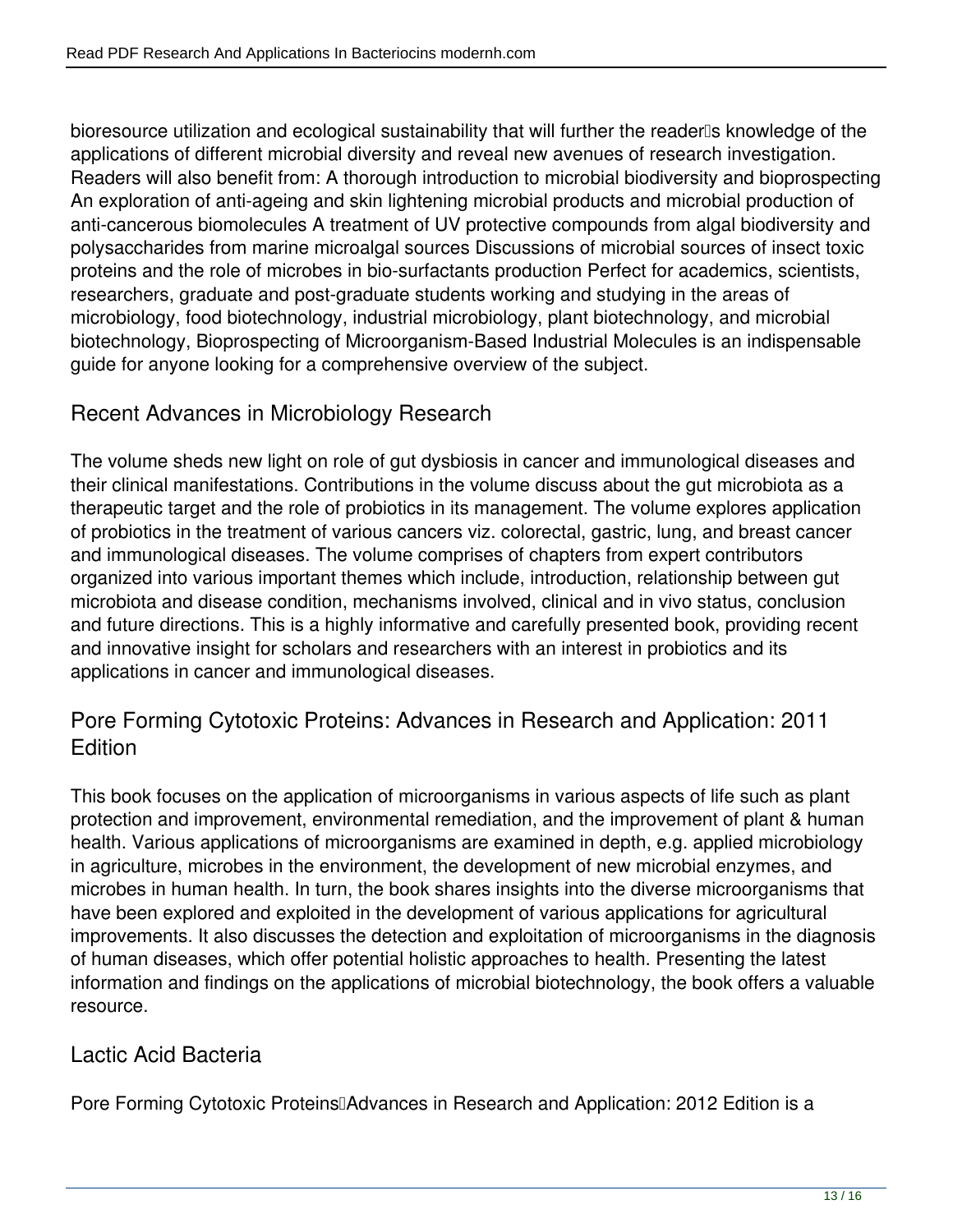ScholarlyEditionsⅡ eBook that delivers timely, authoritative, and comprehensive information about Pore Forming Cytotoxic Proteins. The editors have built Pore Forming Cytotoxic Proteins<sup>[]</sup>Advances in Research and Application: 2012 Edition on the vast information databases of ScholarlyNews.<sup>[]</sup> You can expect the information about Pore Forming Cytotoxic Proteins in this eBook to be deeper than what you can access anywhere else, as well as consistently reliable, authoritative, informed, and relevant. The content of Pore Forming Cytotoxic Proteins<sup>[]</sup>Advances in Research and Application: 2012 Edition has been produced by the worldlls leading scientists, engineers, analysts, research institutions, and companies. All of the content is from peer-reviewed sources, and all of it is written, assembled, and edited by the editors at ScholarlyEditionsI and available exclusively from us. You now have a source you can cite with authority, confidence, and credibility. More information is available at http://www.ScholarlyEditions.com/.

## **Natural Antimicrobials in Food Safety and Quality**

Bioinspired systems, technologies and techniques known as **IbiomimeticsI** or the Imimicry of nature, represent a ground-breaking method of scientific research based on innovation and a creative design approach of the **InatureI** laboratory to be applied to any scientific discipline. This approach and the associated way of thinking facilitates the cross-fertilization of scientific fields, integrating biology and the interdisciplinary knowledge featuring the evolution of models that have refined in nature within any scientific discipline.

# **Biotechnology of Lactic Acid Bacteria**

A comprehensive and up-to-date reference covering both conventional and novel industrial fermentation technologies and their applications Fermentation and cell culture technologies encompass more than the conventional microbial and enzyme systems used in the agri-food, biochemical, bioenergy and pharmaceutical industries. New technologies such as genetic engineering, systems biology, protein engineering, and mammalian cell and plant cell systems are expanding rapidly, as is the demand for sustainable production of bioingredients, drugs, bioenergy and biomaterials. As the growing biobased economy drives innovation, industrial practitioners, instructors, researchers, and students must keep pace with the development and application of novel fermentation processes and a variety of cell technologies. Advanced Fermentation and Cell Technology provides a balanced and comprehensive overview of the microbial, mammalian, and plant cell technologies used by the modern biochemical process industry to develop new and improved processes and products. This authoritative volume covers the essential features of advanced fermentation and cell technology, and highlights the interaction of food fermentation and cell culture biopharmaceutical actives. Detailed chapters, organized into five sections, cover microbial cell technology, animal and plant cell technology, safety issues of new biotechnologies, and applications of microbial fermentation to food products, chemicals, and pharmaceuticals. Written by an internationally-recognized expert in food biotechnology, this comprehensive volume: Covers both conventional and novel industrial fermentation technologies and their applications in a range of industries Discusses current progress in novel fermentation, cell culture, commercial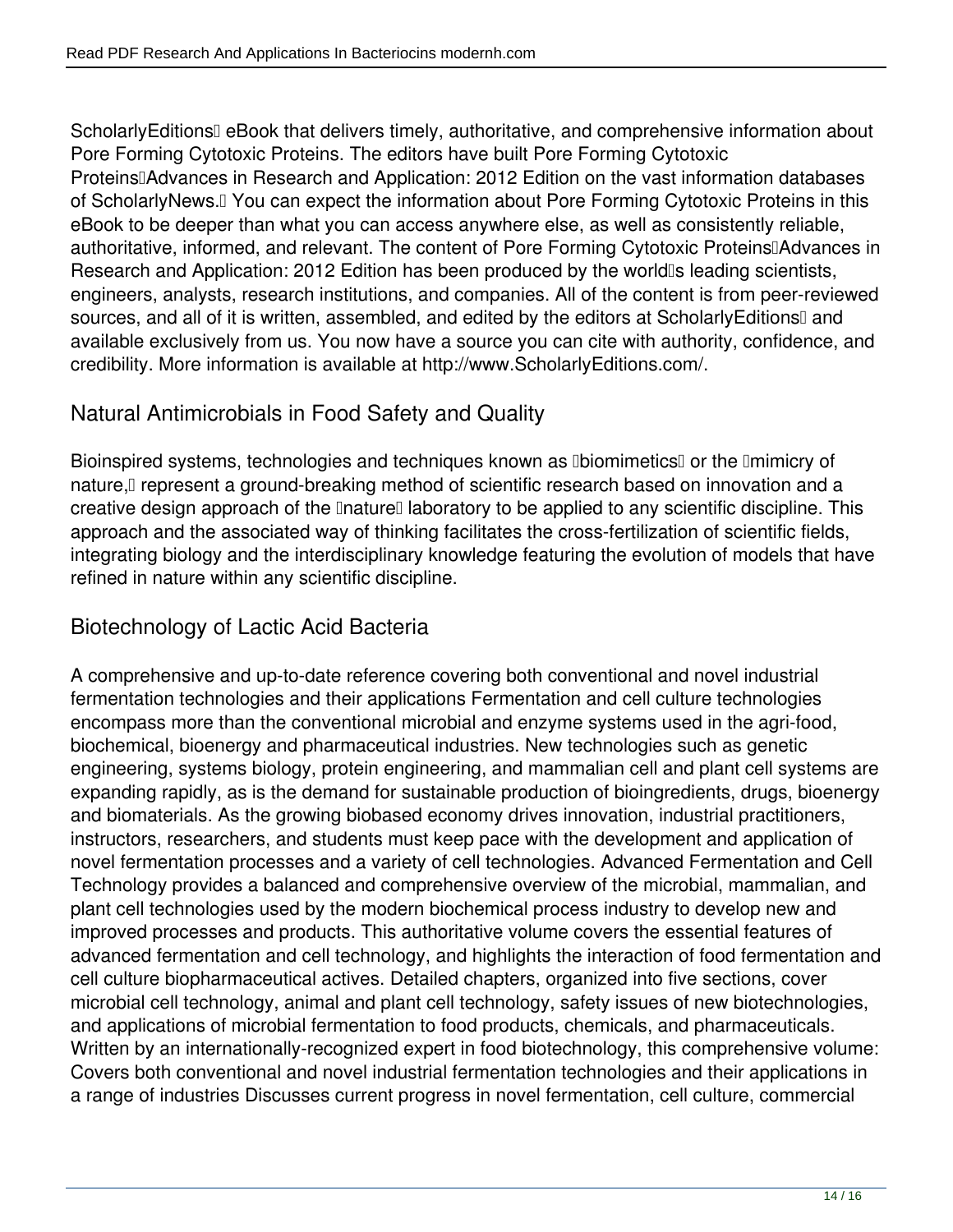recombinant bioproducts technologies Includes overviews of the global market size of bioproducts and the fundamentals of cell technology Highlights the importance of sustainability, Good Manufacturing Practices (GMP), quality assurance, and regulatory practices Explores microbial cell technology and culture tools and techniques such as genome shuffling and recombinant DNA technology, RNA interference and CRISPR technology, molecular thermodynamics, protein engineering, proteomics and bioinformatics, and synthetic biology Advanced Fermentation and Cell Technology is an ideal resource for students of food science, biotechnology, microbiology, agricultural sciences, biochemical engineering, and biochemistry, and is a valuable reference for food scientists, researchers, and technologists throughout the food industry, particularly the dairy, bakery, and fermented beverage sectors.

## **Microbial Applications**

The Encyclopedia of Food and Health provides users with a solid bridge of current and accurate information spanning food production and processing, from distribution and consumption to health effects. The Encyclopedia comprises five volumes, each containing comprehensive, thorough coverage, and a writing style that is succinct and straightforward. Users will find this to be a meticulously organized resource of the best available summary and conclusions on each topic. Written from a truly international perspective, and covering of all areas of food science and health in over 550 articles, with extensive cross-referencing and further reading at the end of each chapter, this updated encyclopedia is an invaluable resource for both research and educational needs. Identifies the essential nutrients and how to avoid their deficiencies Explores the use of diet to reduce disease risk and optimize health Compiles methods for detection and quantitation of food constituents, food additives and nutrients, and contaminants Contains coverage of all areas of food science and health in nearly 700 articles, with extensive cross-referencing and further reading at the end of each chapter

## **New Methods of Food Preservation**

The use of microorganisms and their metabolites for the preservation of foods began in prehistory. Lactic acid bacteria are generally recognized as safe (GRAS) for this purpose. They produce organic acids, diacetyl, acetoin, hydrogen peroxide, reuterin, reutericyclin and bacteriocins, all of which inhibit foodborne pathogens and spoilage microorganisms. Bacteriocins and the strains that produce them are particularly effective as bio-preservatives in cheese, meat and vegetables. They hold the promise of ensuring the quality and safety of ready-to-eat, extended-shelf-life, freshtasting and minimally processed foods without chemical preservatives. This Research Topic provides an overview of bacterial cultures, bacteriocins and other metabolites that have shown promise for use as antimicrobial bio-preservatives in foods in general. Articles describing novel analytical technologies, strategies to reduce or eliminate pathogens in food systems or emerging technologies for the production or use of protective cultures or their bacteriocins are presented.

## Lactates<sup>[]</sup>Advances in Research and Application: 2013 Edition